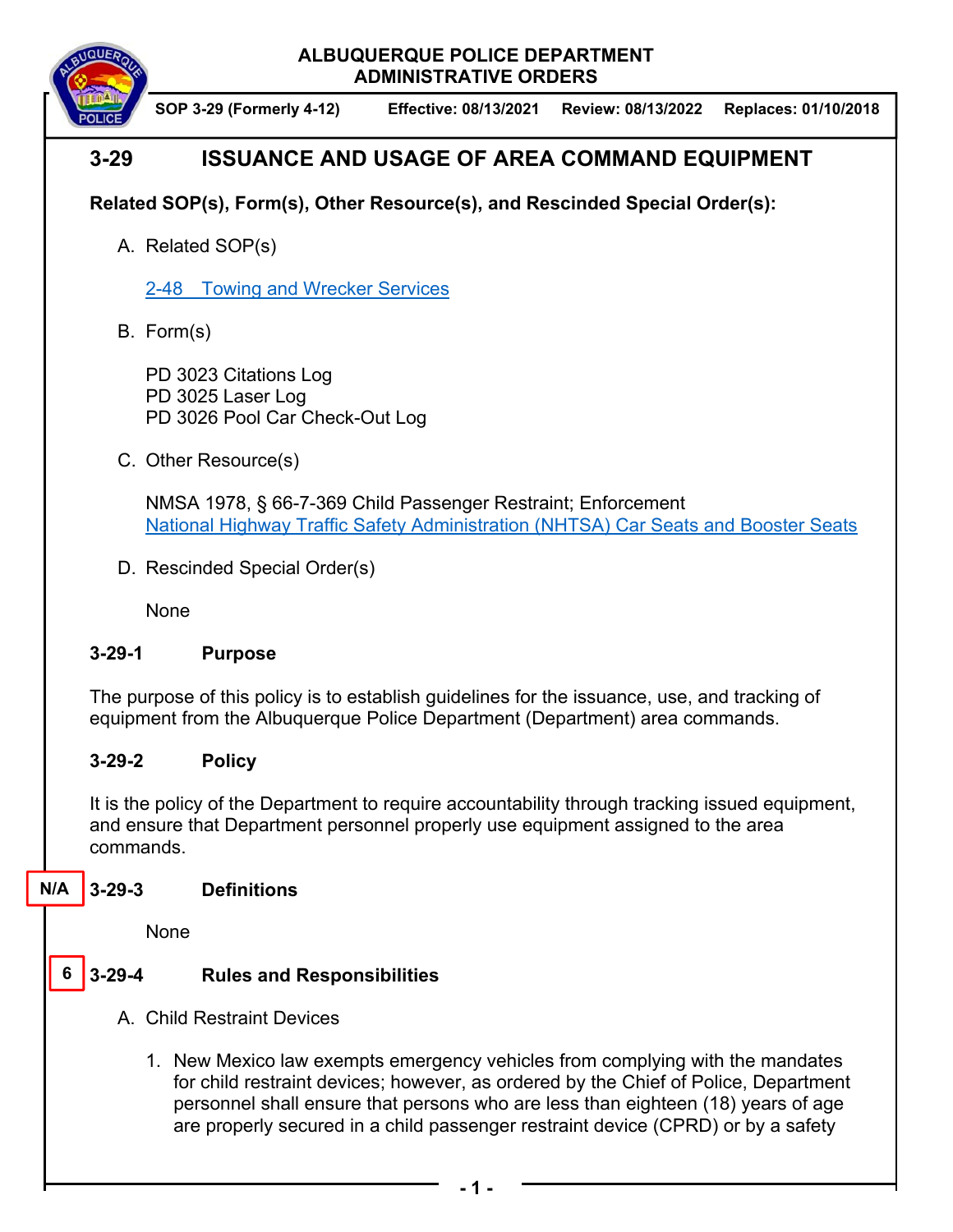#### **ALBUQUERQUE POLICE DEPARTMENT ADMINISTRATIVE ORDERS**



**SOP 3-29 (Formerly 4-12) Effective: 08/13/2021 Review: 08/13/2022 Replaces: 01/10/2018**

belt, unless all seating positions equipped with safety belts are occupied, consistent with NMSA 1978, § 66-7-369.

- 2. Each Police Service Aide (PSA) vehicle is equipped with two (2) CPRD in case Department personnel need one. CPRD are also located at each substation.
- 3. When Department personnel use a CPRD from a PSA vehicle or from an area command substation, they shall return the CPRD after use.
- 4. Department personnel shall refer to the NHTSA's guidance on car seats and booster seats for proper CPRD usage.
- B. Laser Speed-Measuring Devices (Laser)
	- 1. Each area command is issued lasers for use by sworn personnel.
	- 2. Commanders for each area command shall implement the following procedures to effectively control and track lasers:
		- a. Secure the laser by lock and key for storage;
			- i. Keys shall only be given to personnel designated by the area commander;
		- b. Ensure that a Laser Log is maintained for the purpose of tracking and accountability;
			- i. Lasers shall only be issued by those Department personnel designated by the area commander (i.e., shift lieutenant or sergeant); and
		- c. Missing or damaged devices shall be reported to the commander for that area command, as soon as practicable.

## C. Pool Cars

- 1. Commander's Responsibilities
	- a. The area commander shall designate a lieutenant to supervise the issuance of pool cars.
	- b. The area commander shall identify a designated area where the pool cars are parked.
	- c. The lieutenant shall ensure that the Pool Car Check-Out Log is completed, as required.
- 2. Issuance of Pool Cars
	- a. The pool car keys shall be locked in the appropriate storage cabinet.
	- b. All area command supervisors shall have the keys to the cabinets in their respective areas.
	- c. When Department personnel need a pool car, they shall contact an area command supervisor.